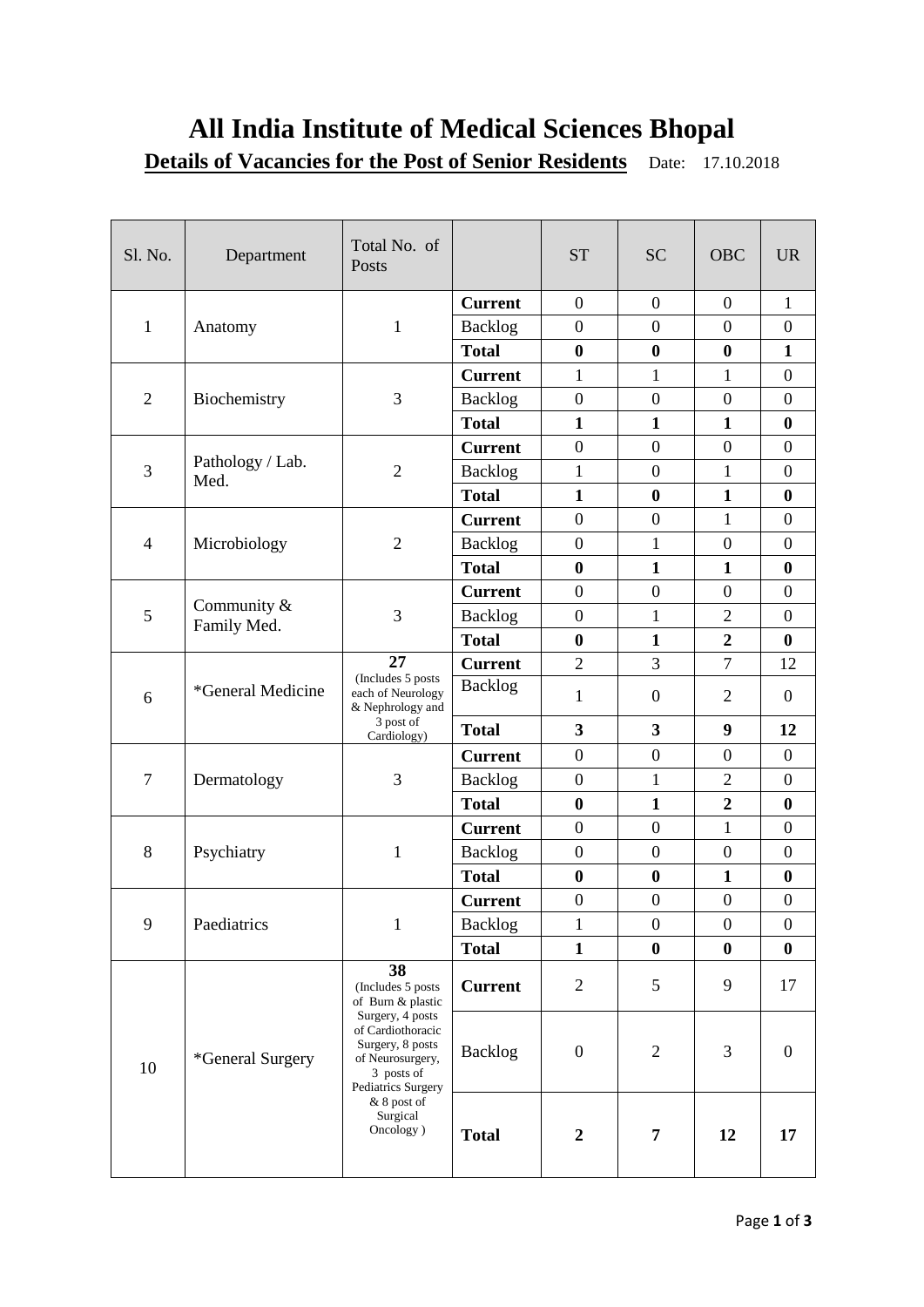|              |                                       |                | <b>Current</b> | $\boldsymbol{0}$ | $\mathbf{1}$            | $\mathbf{1}$            | $\mathbf{1}$            |
|--------------|---------------------------------------|----------------|----------------|------------------|-------------------------|-------------------------|-------------------------|
| 11           | Orthopaedics                          | $\overline{4}$ | Backlog        | $\mathbf{1}$     | $\boldsymbol{0}$        | $\boldsymbol{0}$        | $\boldsymbol{0}$        |
| 12           | Ophthalmology                         | $\mathbf{1}$   | <b>Total</b>   | $\mathbf{1}$     | $\mathbf{1}$            | $\mathbf{1}$            | $\mathbf{1}$            |
|              |                                       |                | <b>Current</b> | $\boldsymbol{0}$ | $\overline{0}$          | 1                       | $\overline{0}$          |
|              |                                       |                | Backlog        | $\boldsymbol{0}$ | $\boldsymbol{0}$        | $\boldsymbol{0}$        | $\boldsymbol{0}$        |
| 13           | Obstetrics &<br>Gynecology            | 6              | <b>Total</b>   | $\boldsymbol{0}$ | $\boldsymbol{0}$        | $\mathbf{1}$            | $\boldsymbol{0}$        |
|              |                                       |                | <b>Current</b> | $\mathbf{1}$     | 1                       | $\overline{2}$          | $\overline{2}$          |
|              |                                       |                | Backlog        | $\boldsymbol{0}$ | $\boldsymbol{0}$        | $\overline{0}$          | $\boldsymbol{0}$        |
| 14           | Radio diagnosis                       | $\tau$         | <b>Total</b>   | $\mathbf{1}$     | $\mathbf{1}$            | $\boldsymbol{2}$        | $\boldsymbol{2}$        |
|              |                                       |                | <b>Current</b> | $\boldsymbol{0}$ | $\boldsymbol{0}$        | $\mathbf{1}$            | $\mathbf{1}$            |
|              |                                       |                | Backlog        | $\boldsymbol{0}$ | $\overline{2}$          | 3                       | $\boldsymbol{0}$        |
| 15           | Anesthesiology                        | 12             | <b>Total</b>   | $\boldsymbol{0}$ | $\overline{2}$          | $\overline{\mathbf{4}}$ | $\mathbf{1}$            |
|              |                                       |                | <b>Current</b> | $\boldsymbol{0}$ | $\overline{0}$          | 1                       | $\overline{2}$          |
|              |                                       |                | <b>Backlog</b> | $\boldsymbol{0}$ | $\overline{4}$          | 5                       | $\boldsymbol{0}$        |
| 16           | Dentistry                             | $\mathbf{1}$   | <b>Total</b>   | $\boldsymbol{0}$ | $\overline{\mathbf{4}}$ | 6                       | $\overline{2}$          |
|              |                                       |                | <b>Current</b> | $\boldsymbol{0}$ | $\boldsymbol{0}$        | $\overline{0}$          | $\mathbf{1}$            |
|              |                                       |                | <b>Backlog</b> | $\overline{0}$   | $\boldsymbol{0}$        | $\boldsymbol{0}$        | $\boldsymbol{0}$        |
| 17           | Transfusion<br>Medicine & Blood       | $\overline{2}$ | <b>Total</b>   | $\boldsymbol{0}$ | $\boldsymbol{0}$        | $\boldsymbol{0}$        | $\mathbf{1}$            |
|              |                                       |                | <b>Current</b> | $\boldsymbol{0}$ | $\boldsymbol{0}$        | $\boldsymbol{0}$        | $\overline{2}$          |
|              |                                       |                | Backlog        | $\overline{0}$   | $\boldsymbol{0}$        | $\overline{0}$          | $\boldsymbol{0}$        |
| 18           | <b>Bank</b><br>Radiotherapy           | $\overline{2}$ | <b>Total</b>   | $\boldsymbol{0}$ | $\bf{0}$                | $\boldsymbol{0}$        | $\boldsymbol{2}$        |
|              |                                       |                | <b>Current</b> | $\overline{0}$   | $\boldsymbol{0}$        | $\mathbf{1}$            | $\mathbf{1}$            |
|              |                                       |                | Backlog        | $\boldsymbol{0}$ | $\boldsymbol{0}$        | $\boldsymbol{0}$        | $\boldsymbol{0}$        |
| 19           | Physical Medicine<br>& Rehabilitation | $\overline{2}$ | <b>Total</b>   | $\bf{0}$         | $\bf{0}$                | $\mathbf{1}$            | $\mathbf{1}$            |
|              |                                       |                | <b>Current</b> | $\boldsymbol{0}$ | $\boldsymbol{0}$        | $\overline{0}$          | $\overline{2}$          |
|              |                                       |                | <b>Backlog</b> | $\boldsymbol{0}$ | $\boldsymbol{0}$        | $\boldsymbol{0}$        | $\boldsymbol{0}$        |
| 20           | Neonatology                           | 5              | <b>Total</b>   | $\boldsymbol{0}$ | $\bf{0}$                | $\bf{0}$                | $\overline{2}$          |
|              |                                       |                | <b>Current</b> | $\boldsymbol{0}$ | $\boldsymbol{0}$        | $\mathbf{1}$            | 3                       |
|              |                                       |                | Backlog        | $\boldsymbol{0}$ | $\boldsymbol{0}$        | $\mathbf{1}$            | $\boldsymbol{0}$        |
| 21           | Nuclear Medicine                      | $\overline{4}$ | <b>Total</b>   | $\bf{0}$         | $\bf{0}$                | $\overline{2}$          | $\overline{\mathbf{3}}$ |
|              |                                       |                | <b>Current</b> | $\boldsymbol{0}$ | $\boldsymbol{0}$        | $\mathbf{1}$            | 3                       |
|              |                                       |                | <b>Backlog</b> | $\boldsymbol{0}$ | $\boldsymbol{0}$        | $\boldsymbol{0}$        | $\boldsymbol{0}$        |
|              |                                       |                | <b>Total</b>   | $\boldsymbol{0}$ | $\boldsymbol{0}$        | $\mathbf{1}$            | $\mathbf{3}$            |
| <b>Total</b> |                                       | 127            |                |                  |                         |                         |                         |

#### **Essential Qualifications:**

### **Senior Residents:**

- A MCI/DCI/UGC recognized postgraduate medical degree viz. MD/MS/MDS/DNB/Ph.D in the respective discipline from a recognized University/Institute.
- Candidates with DM/M.Ch. in concerned specialty will be preferred in respective departments as applicable.
- DM in Neurology, Nephrology & Cardiology can also apply for General Medicine
- M.Ch in Burn & Plastic Surgery, Cardiothoracic surgery, Neurosurgery, Surgical Oncology and Paediatric surgery can also apply for General Surgery